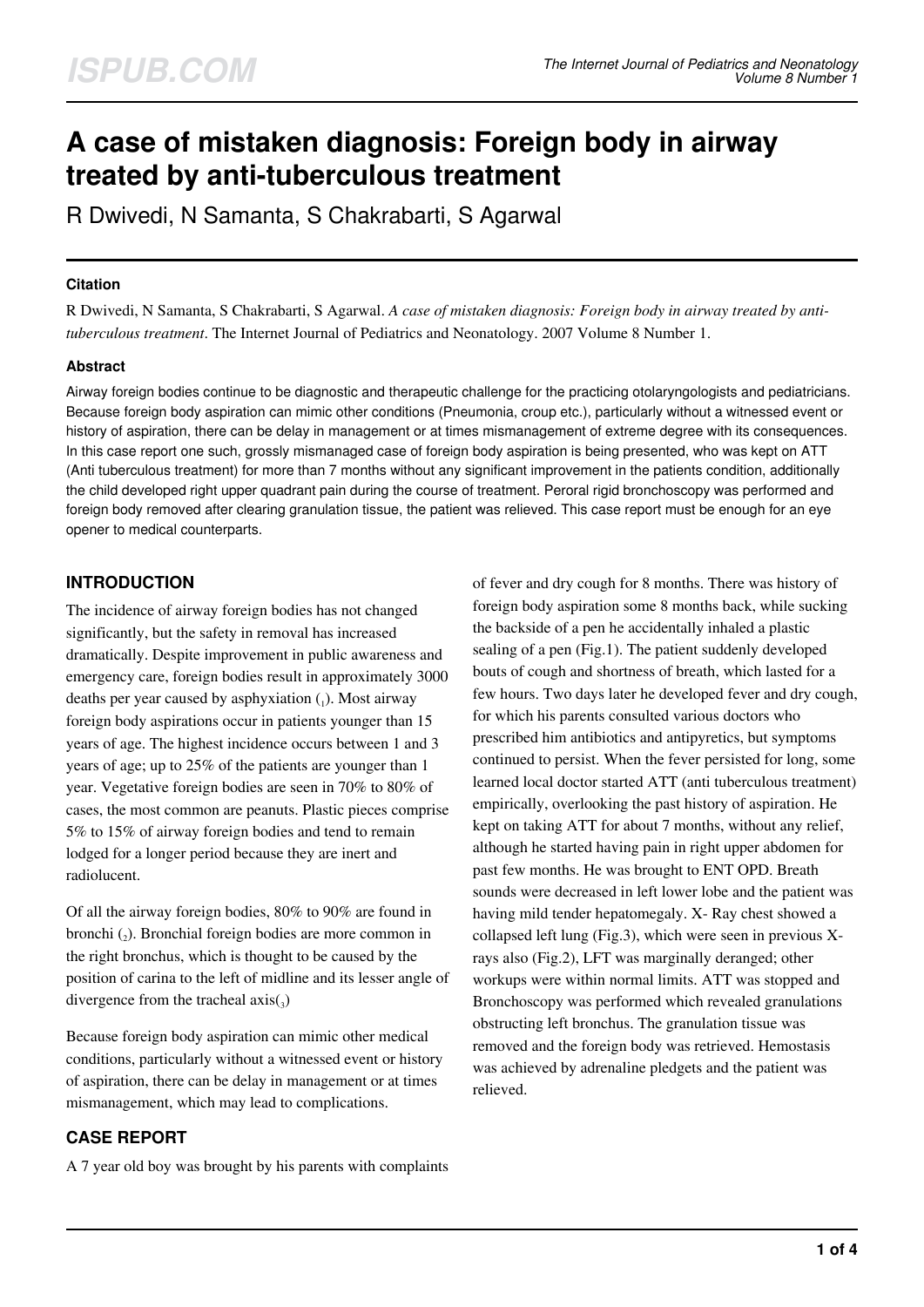## **Figure 1**

Figure 1: Extracted Foreign body



## **Figure 2**

Figure 2: X-Ray chest PA view (Previous X-Ray), based on which ATT was started



# **Figure 3**

Figure 3: X-Ray chest PA view, just after bronchoscopy



**DISCUSSION** Foreign body aspiration is suspected when a victim develops acute choking or severe coughing with respiratory distress. At times the diagnosis is obscured if the event is unwitnessed in young child. Some children do not admit to aspiration because of fear of punishment. Symptoms of foreign body aspiration can mimic conditions such as asthma, croup (<sup>4</sup> ) and pneumonia. Sudden onset of wheezing in an otherwise healthy child is particularly suggestive of a bronchial foreign body particularly if unilateral but may be a subtle finding  $\binom{5}{5}$ . About 65% patients have the classic triad of cough, wheezing and decreased breath sounds  $\binom{6}{6}$  but up to 95% present with at least one finding only  $(7)$ .

There are three clinical phases of foreign body aspiration  $\left($ <sub>3</sub> $\right)$ . The initial phase consists of choking, gagging and paroxysmal cough and airway obstruction, which occurs at the moment of aspiration. This subsides during the asymptomatic phase when the foreign body becomes lodged and the reflexes fatigue. The asymptomatic phase can last for hours to weeks. Complications occur in the third phase when obstruction, erosion or infection causes pneumonia, atelectasis, abscess or fever. Most complications are a result of delay in diagnosis and treatment  $(_{5,6})$ . A high index of suspicion is a must, for early diagnosis and prompt management so as to avoid complications. In general, a careful history and physical examination are the most important factors in diagnosing foreign body aspiration.

All patients presenting with positive history of foreign body inhalation, even when the physical finding and radiological examinations is negative must be subjected to endoscopic evaluation  $\left($ <sub>8</sub>). Medical management in the treatment of foreign body aspiration is just an adjunctive (in cases of associated secondary infections) and is not an alternative to bronchoscopy at all. Any kind of wild empirical treatments should not be tried and ATT, of course not. Though Tuberculosis is fairly prevalent in third world countries, but still ATT (Anti tuberculous therapy) should be judiciously used owing to their potential to cause severe toxicity, especially in the pediatric age group.

# **CONCLUSION**

Essentially the only treatment of foreign body aspiration is a rigid bronchoscopy and removal of foreign body under general anesthesia. Role of medical management is limited to the treatment of associated secondary infections only and not as a substitute to bronchoscopy. ATT and other wild kind of therapies must not be used, unless very clearly indicated. High index of suspicion is the only key for early diagnosis and timely treatment. In cases of suspected foreign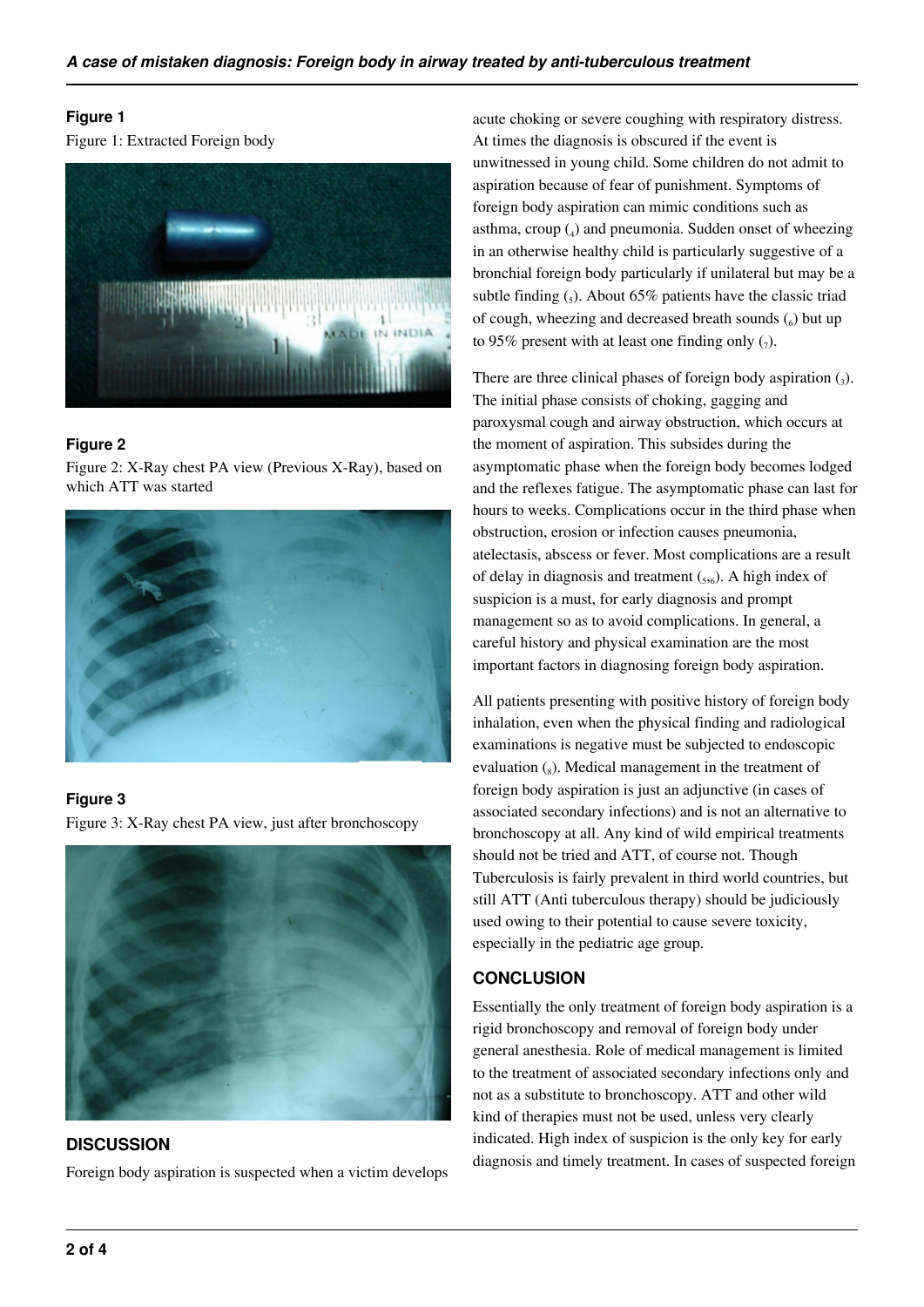bodies, endoscopic evaluation is important because negative radiographs are not enough to rule out the presence of a foreign body  $(_{9})$ .

# **CORRESPONDENCE TO**

Prof. Satya P Agarwa Dept. of Otolaryngology & Head-Neck Surgery King George's Medical University, Lucknow, India- 226007 +91-0522-2361604, +91-0522-23655539, +91-9415181078 E-mail: raghav\_dwivedi@rediffmail.com

### **References**

1. Accident facts, Chicago, 1995, National Safety Council. 2. Esclamado RM, Richardson MA: Laryngotracheal foreign bodies in children: a comparision with bronchial foreign bodies, Am J Dis Child 1992; 141:259.

3. Darrow DH, Holinger LD: Foreign bodies of the larynx,

trachea and bronchi. In Bluestone C, Stool S, editors: Pediatric otolaryngology, Philadelphia, 1996, WB Saunders. 4. Jackson C, Jackson CL: Disease of the air and food passages of foreign body origin, Philadelphia, 1936, WB Saunders.

5. Franzese CB, Schweinfurth JM: Delayed diagnosis of a pediatric airway foreign body: Case report and review of the literature, Ear Nose Throat J 2002; 8: 655.

6. Inglis AF, Wagner DB: Lower complication rates associated with bronchial foreign bodies over the last 20 years, Ann Otol Rhinol Laryngol 1992; 101:61.

7. Black RE, Johnson DG, Matlak ME: Bronchoscopic removal of aspirated foreign bodies in children, J Pediatric Surg 1994; 29:682.

8. Cohen SR. Unusual presentations and problems created by mismanagement of foreign bodies in the aerodigestive tract of the paediatric patient Ann Otol 1981; 90: 316-22. 9. Silva AB, Muntz HR, Clary R: Utility of conventional radiography in the diagnosis and management of pediatric airway foreign bodies, Ann Otol Rhinol Laryngol 1998;107: 834.